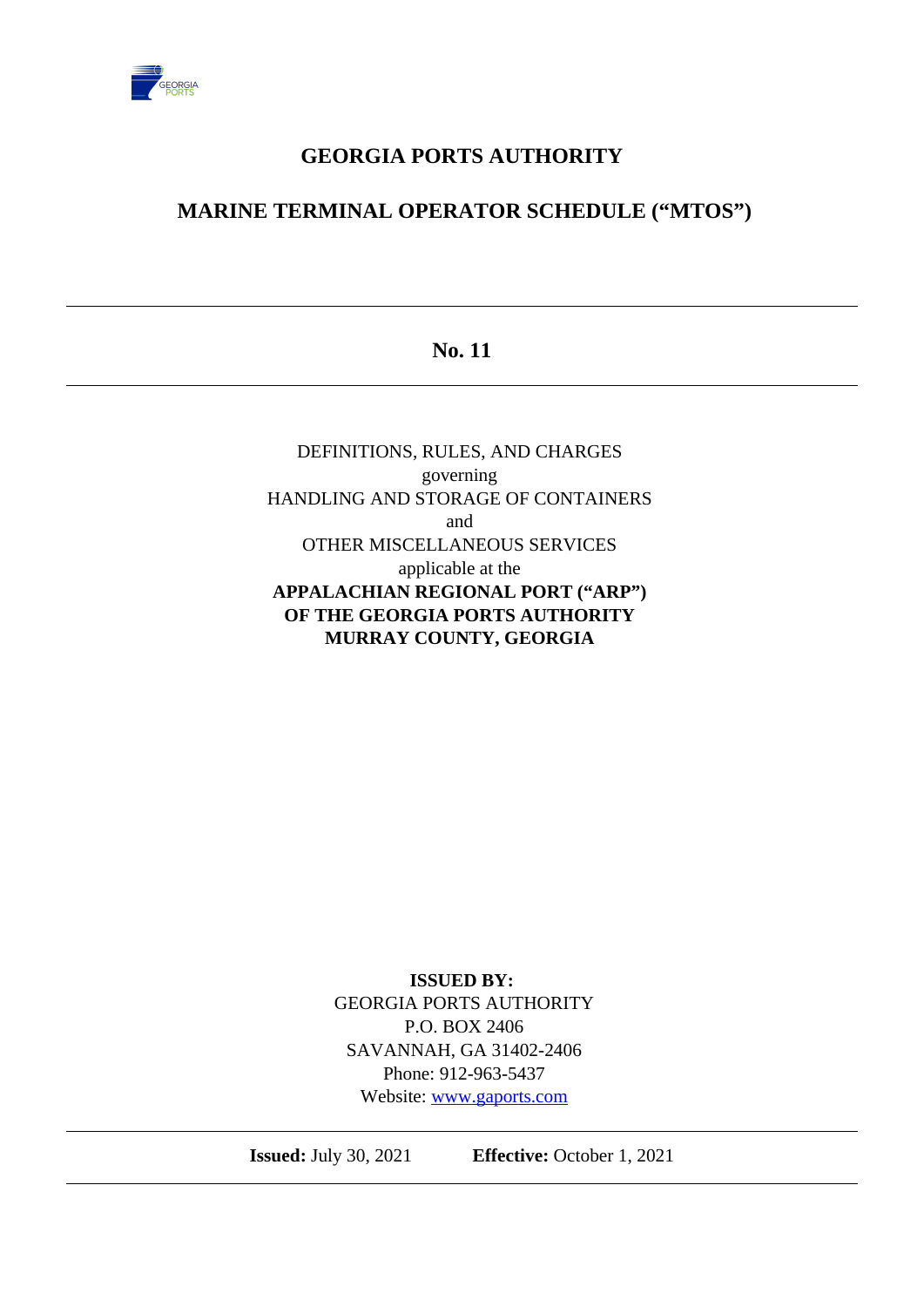

#### **GEORGIA PORTS AUTHORITY MTO Schedule No. 11**

Page 2

**Issued: July 30, 2021 Effective: October 1, 2021** 

#### **TABLE OF CONTENTS**

| <b>SUBJECT</b>                                                  | <b>RULE#</b> | PAGE# |
|-----------------------------------------------------------------|--------------|-------|
| Governing Schedule                                              | 34-005       | 3     |
| <b>Application of Schedule</b>                                  | 34-015       | 4     |
| Application of Railroad's Intermodal Service Directory No. 1    | 34-020       | 5     |
| Free Time (Appalachian Regional Port-ARP)                       | 34-025       | 6     |
| <b>Storage on Empty Containers</b>                              | 34-030       | 7     |
| <b>Loading of Empty Containers</b>                              | 34-035       | 8     |
| Maintenance and Repair of Chassis and Containers                | 34-045       | 9     |
| Holidays                                                        | 34-055       | 10    |
| <b>Working Hours</b>                                            | 34-060       | 11    |
| Definitions                                                     | $34 - 100$   | 12    |
| <b>Reference Marks</b>                                          | 34-105       | 15    |
| <b>Consolidated Rate for International Containers- Per Lift</b> | 34-200       | 16    |
| Facility Storage for International Loaded Containers            | 34-205       | 18    |
| Facility Storage Rate on Empty Containers (ARP)                 | 34-210       | 19    |
| <b>Non-Rail Container Rate</b>                                  | 34-220       | 20    |
| Waybill                                                         | 34-230       | 21    |
|                                                                 |              |       |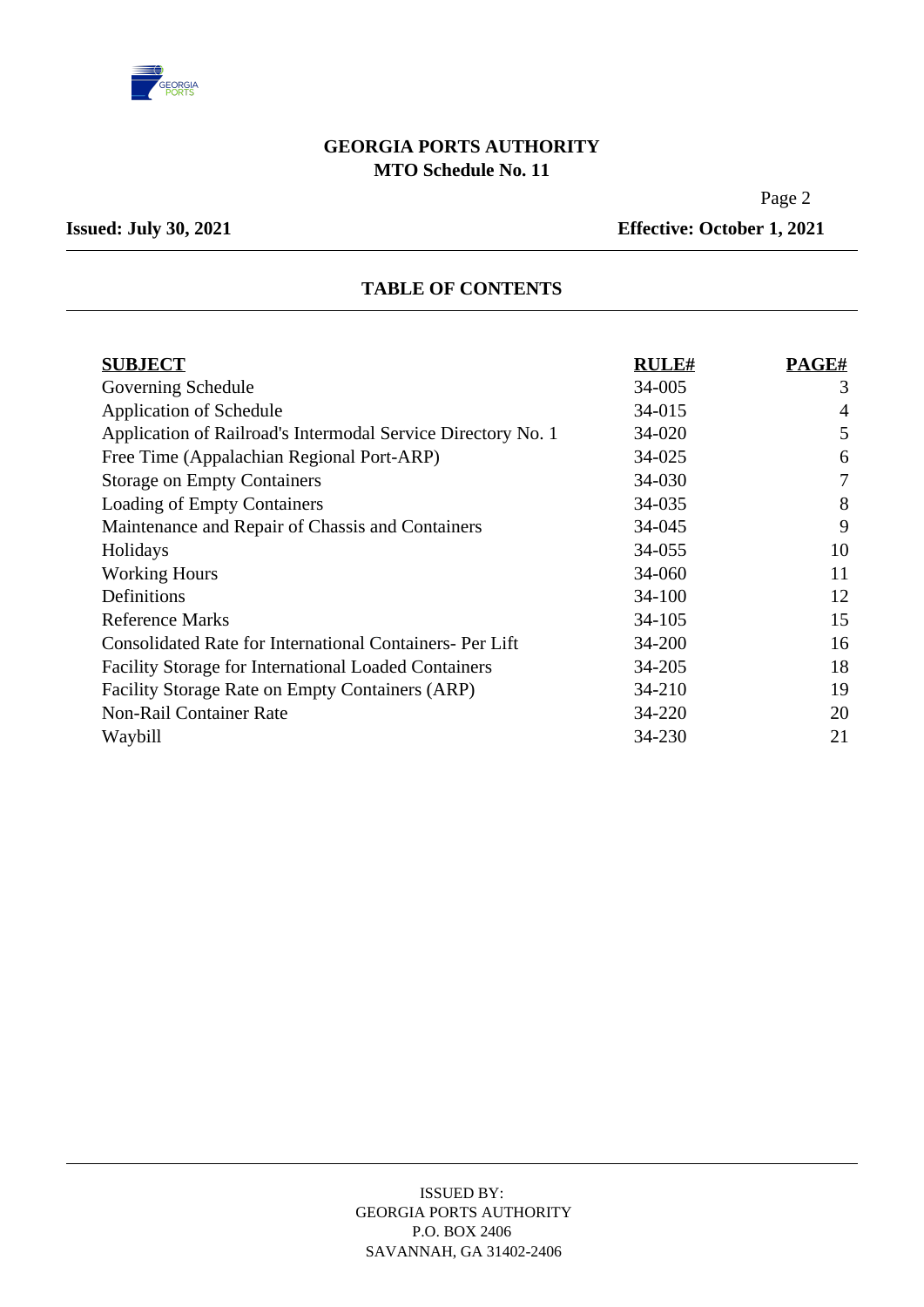

Effective Date: August 1, 2018 Issue Date: July 1, 2018

# **Subject: Governing Schedule**

The Marine Terminal Operator Schedule ("MTOS") No. 11, is governed by the Authority's MTOS No. 5-A, to the extent applicable. In the event the terms and conditions of MTOS No. 5-A are inconsistent with the terms and conditions of this MTOS No. 11, the terms and conditions of this MTOS No. 11 shall prevail.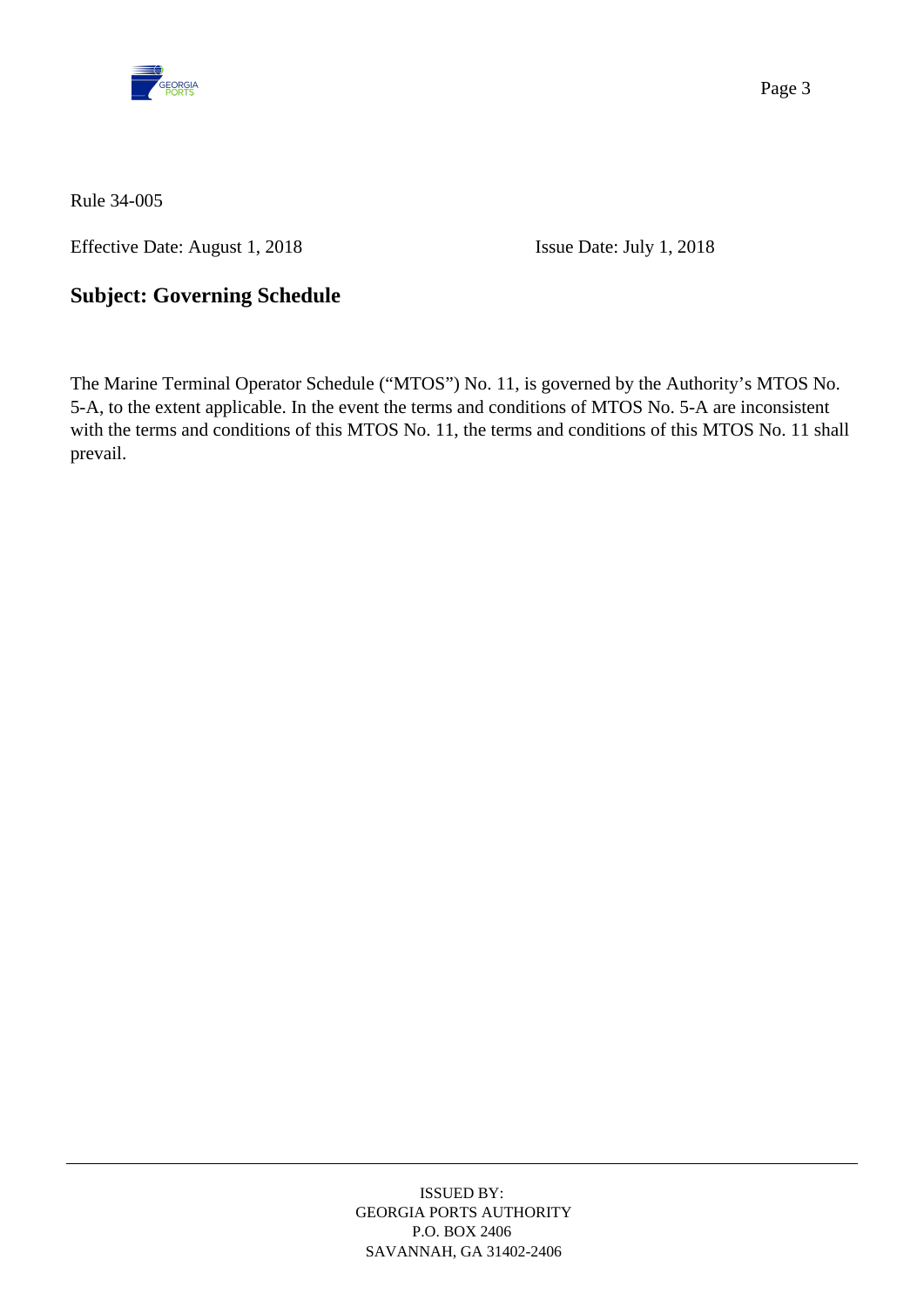

Effective Date: August 1, 2018 Issue Date: July 1, 2018

# **Subject: Application of Schedule**

The provisions of this MTOS including, without limitation, the rules, definitions, charges and regulations contained herein, shall apply equally to all Users of the Authority's ARP terminal facility, on the effective date shown, or with respect to any amendments to this MTOS, on the effective date of such amendments. The use of the ARP terminal facility or services shall constitute a consent to the terms and conditions of this MTOS, and evidences an agreement on the part of all Users to pay all charges specified in this MTOS and be governed by all rules and regulations contained herein. This MTOS is enforceable by the Authority, and an appropriate court, as an implied contract without proof of actual knowledge of its provisions. Each User shall be liable for noncompliance with the terms of this MTOS by such User's officers, directors, agents, employees, invitees, contractors or subcontractors.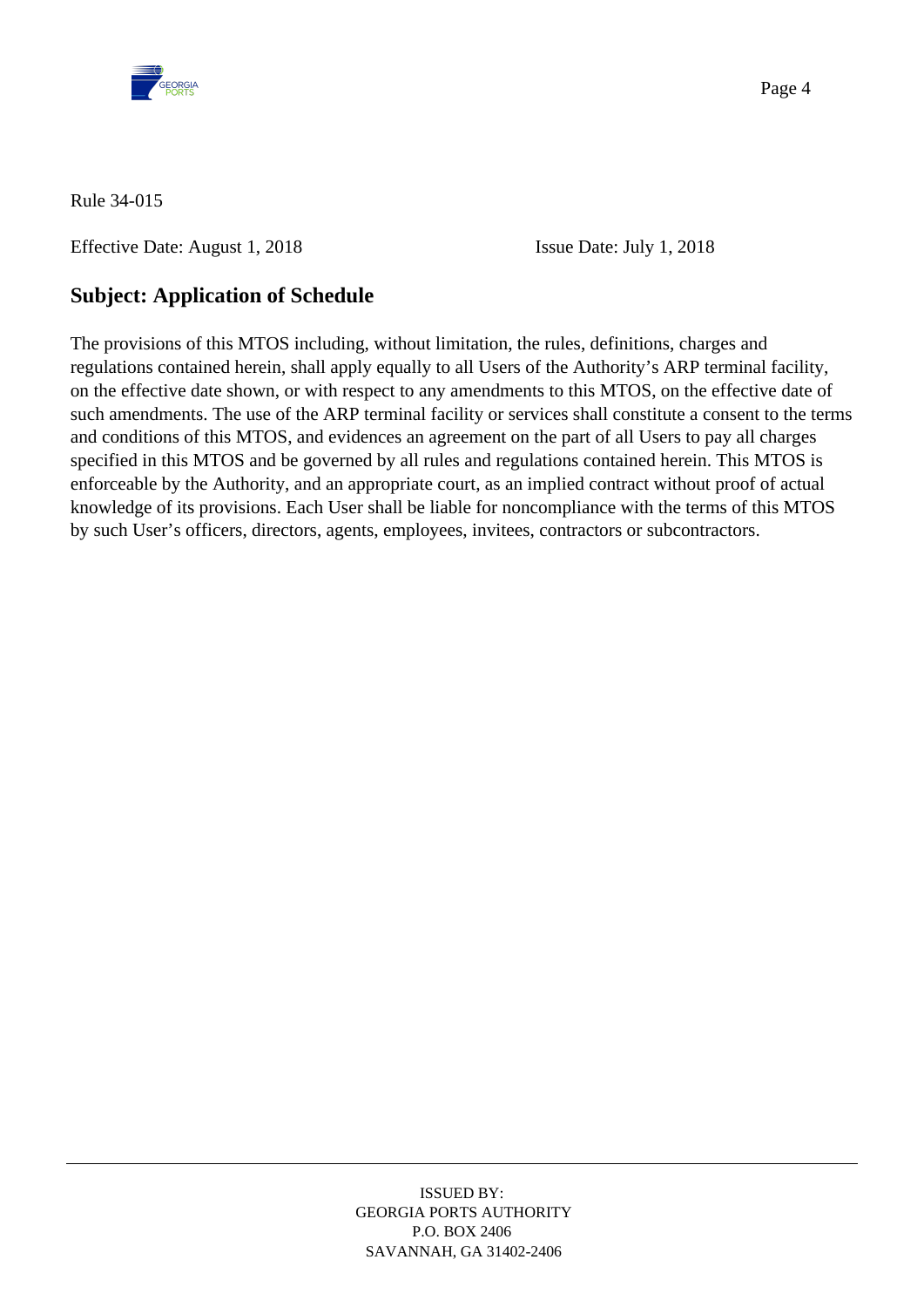

Effective Date: August 1, 2018 Issue Date: July 1, 2018

### **Subject: Application of Railroad's Intermodal Service Directory No. 1**

The use of the Train Service provided by the Railroad shall constitute a consent to the terms and conditions of the Railroad's Intermodal Service Directory No. 1 (the "Directory"), and shall evidence the User's agreement to all applicable terms and conditions contained therein. Notwithstanding the foregoing, the rates for Train Service payable by any User shall be the rates specified in this MTOS. In the event the Authority, acting as Intermediary, incurs any charges for Train Service under the Directory related to a specific shipment, in addition to the charges payable by the User under this MTOS, the Authority shall pass through such additional charges to the User, and the User agrees to pay the Authority for the additional amounts due under the Directory for the shipment.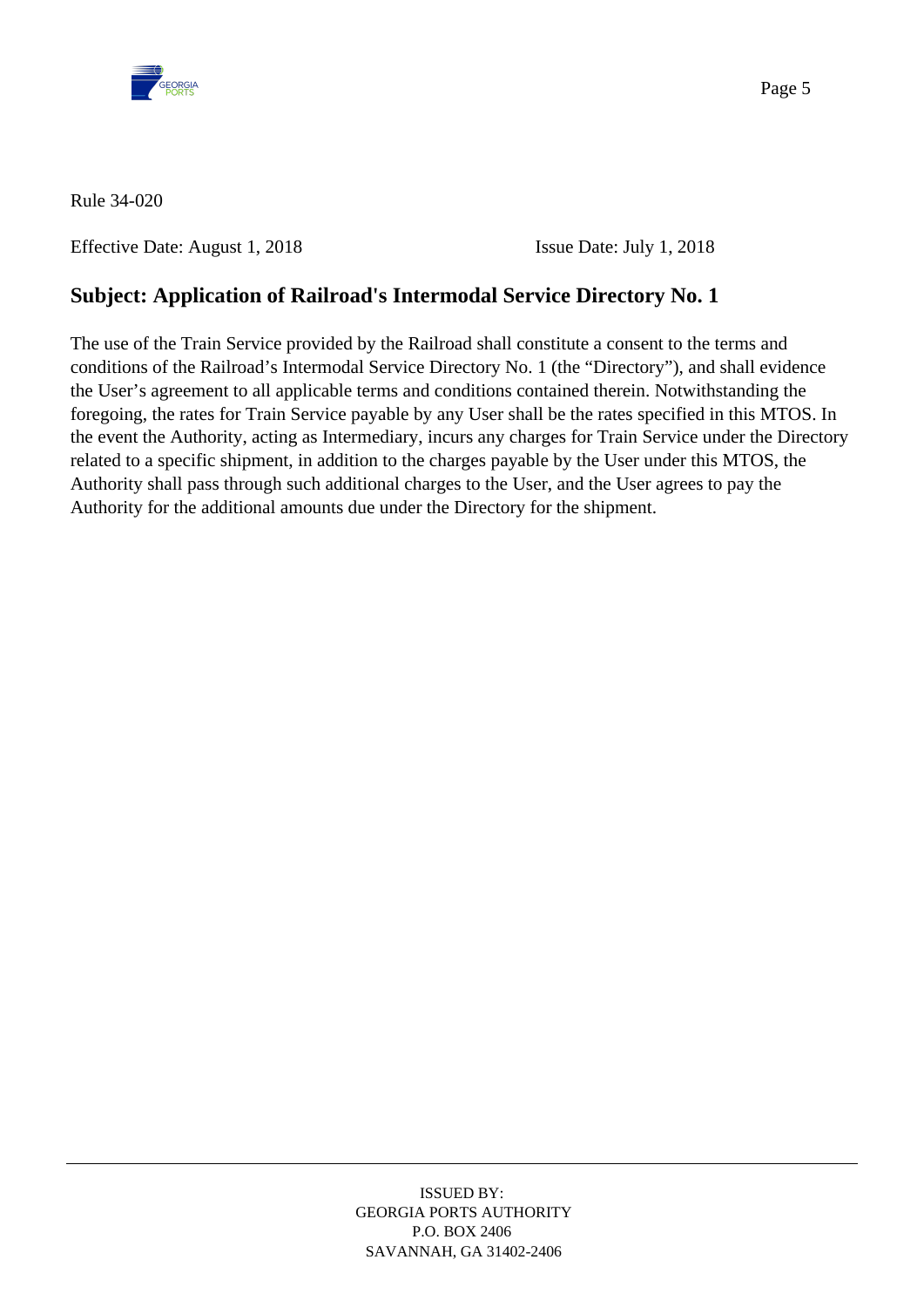

Effective Date: October 1, 2020 Issue Date: October 1, 2020

### **Subject: Free Time (Appalachian Regional Port-ARP)**

Containers will be granted the following free time, beginning with the first 12:01 AM after being unloaded:

(Provided the container has been scheduled through GPA's NAVIS container management system prior to arrival at the ARP)

| Loaded container                 | Five $(5)$ consecutive calendar days (including |
|----------------------------------|-------------------------------------------------|
|                                  | weekends and holidays).                         |
| Non-Rail <i>Loaded</i> container | Five $(5)$ consecutive calendar days (including |
|                                  | weekends and holidays).                         |

**Note 1 –**The staging or storage of bare chassis will not be permitted on the ARP.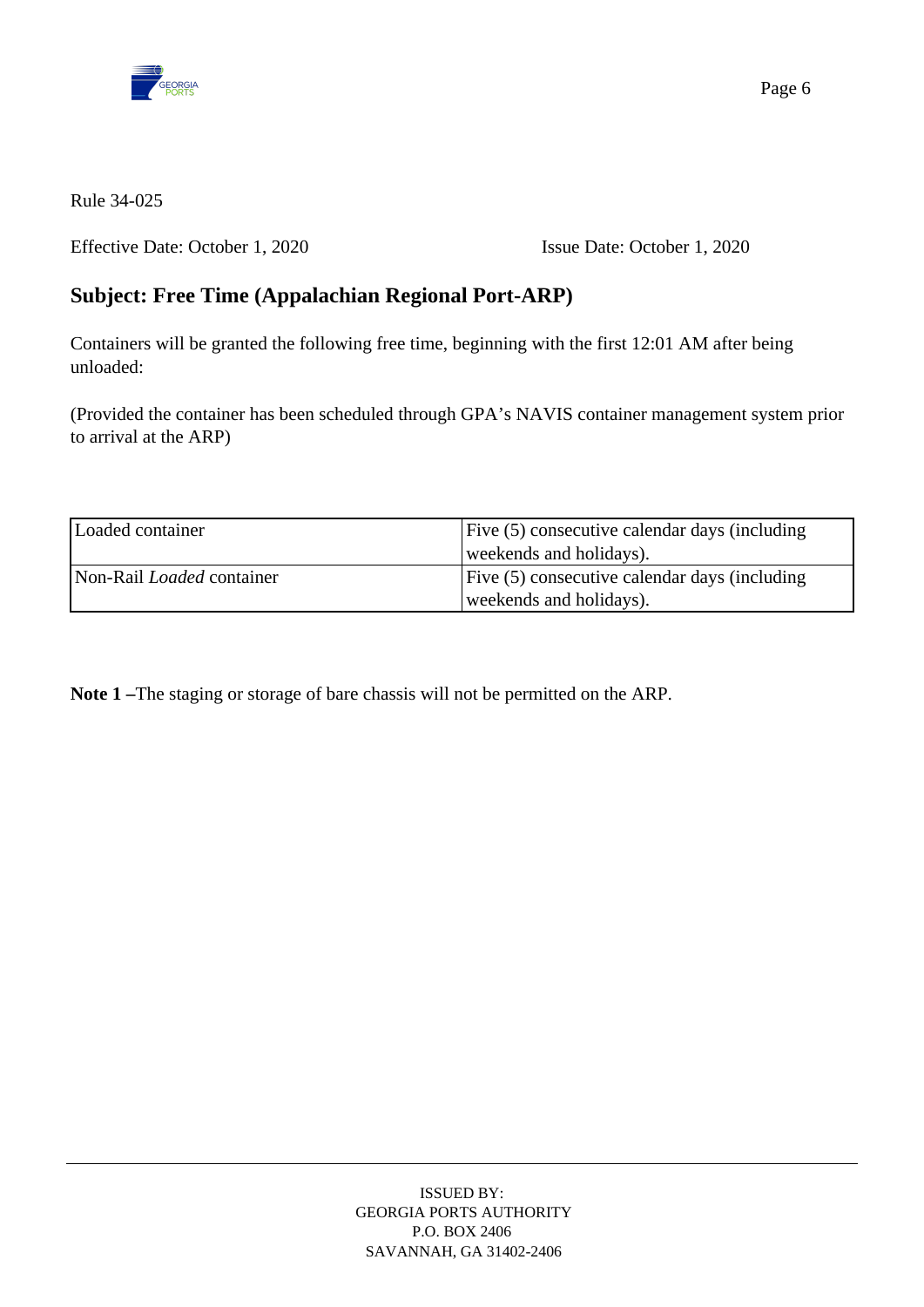

Effective Date: October 1, 2020 Issue Date: October 1, 2020

# **Subject: Storage on Empty Containers**

Empty containers marshaled on the ARP will be assessed an excess empty container storage charge. The charge is applicable for each empty container exceeding the Allowable Empty Container inventory for the monthly reporting period.

Computation of the Allowable Empty Container inventory for the monthly reporting period:

### **Step 1**

Calculate the weekly average. Loaded and empty containers that move via railcar from the ARP to Garden City Terminal, for the last three (3) months prior to the current monthly billing period are used to calculate the weekly average.

### **Step 2**

The weekly average as calculated in Step 1 is multiplied by the number of days in the current billable month. That number is then multiplied by a factor of **.75** to get the Allowable Empty Container total. The number of empty containers allowed will be compared to the actual cumulative empty containers on the terminal for that month. If for the reporting period the actual cumulative empty container inventory exceeds the Allowable Empty Container inventory, the difference will be assessed the empty container terminal storage charge in ARP Rule 34-210. This will be calculated and invoiced on a monthly basis to the ocean carrier or its agent.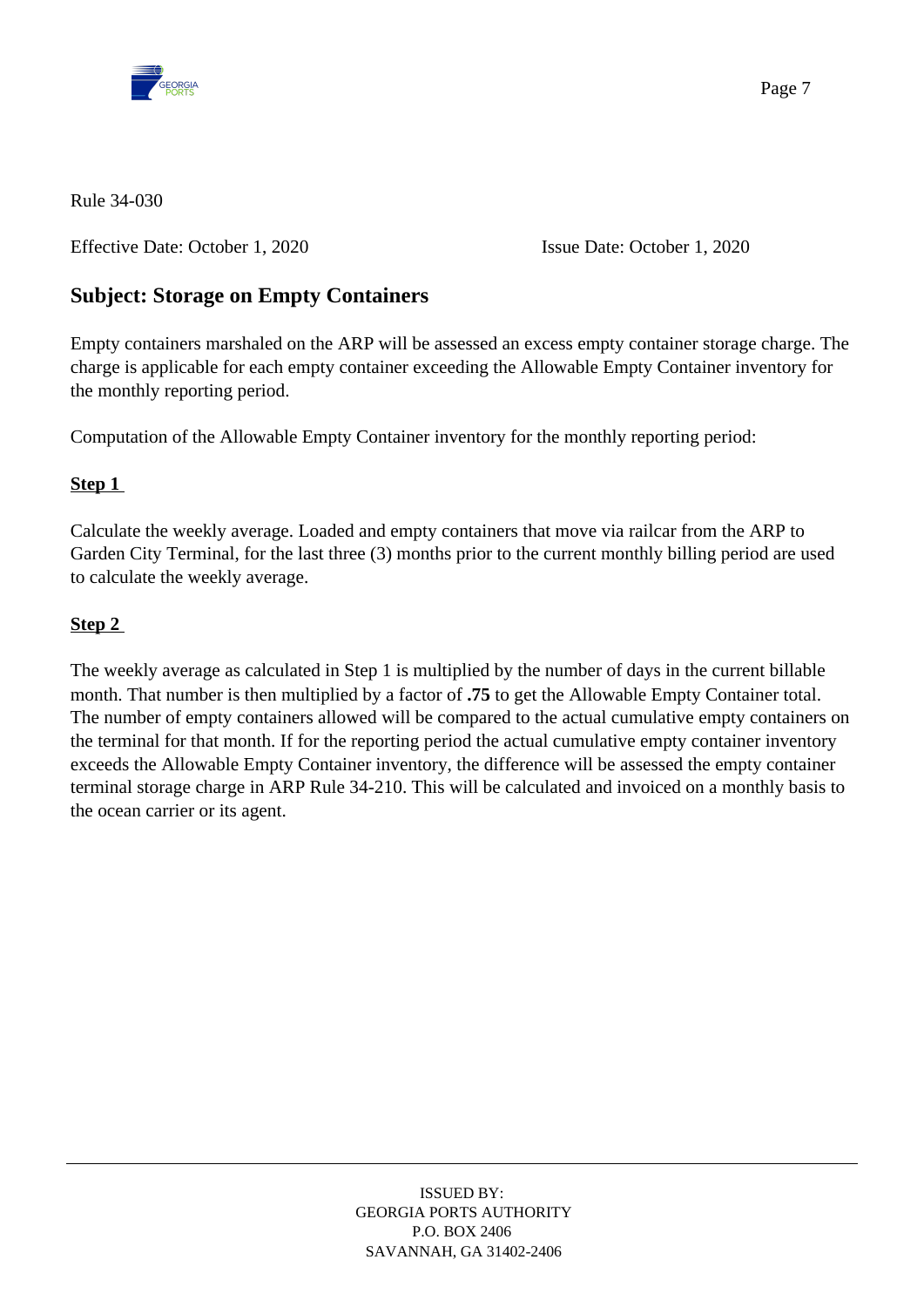

Effective Date: August 1, 2018 Issue Date: July 1, 2018

# **Subject: Loading of Empty Containers**

The Authority may at its option, and at any time, load empty containers to a railcar for outbound departure and transit to the Chatham or Mason ICTF. The ARP Consolidated Rate for empty containers as referenced in ARP Rule 34-200 will apply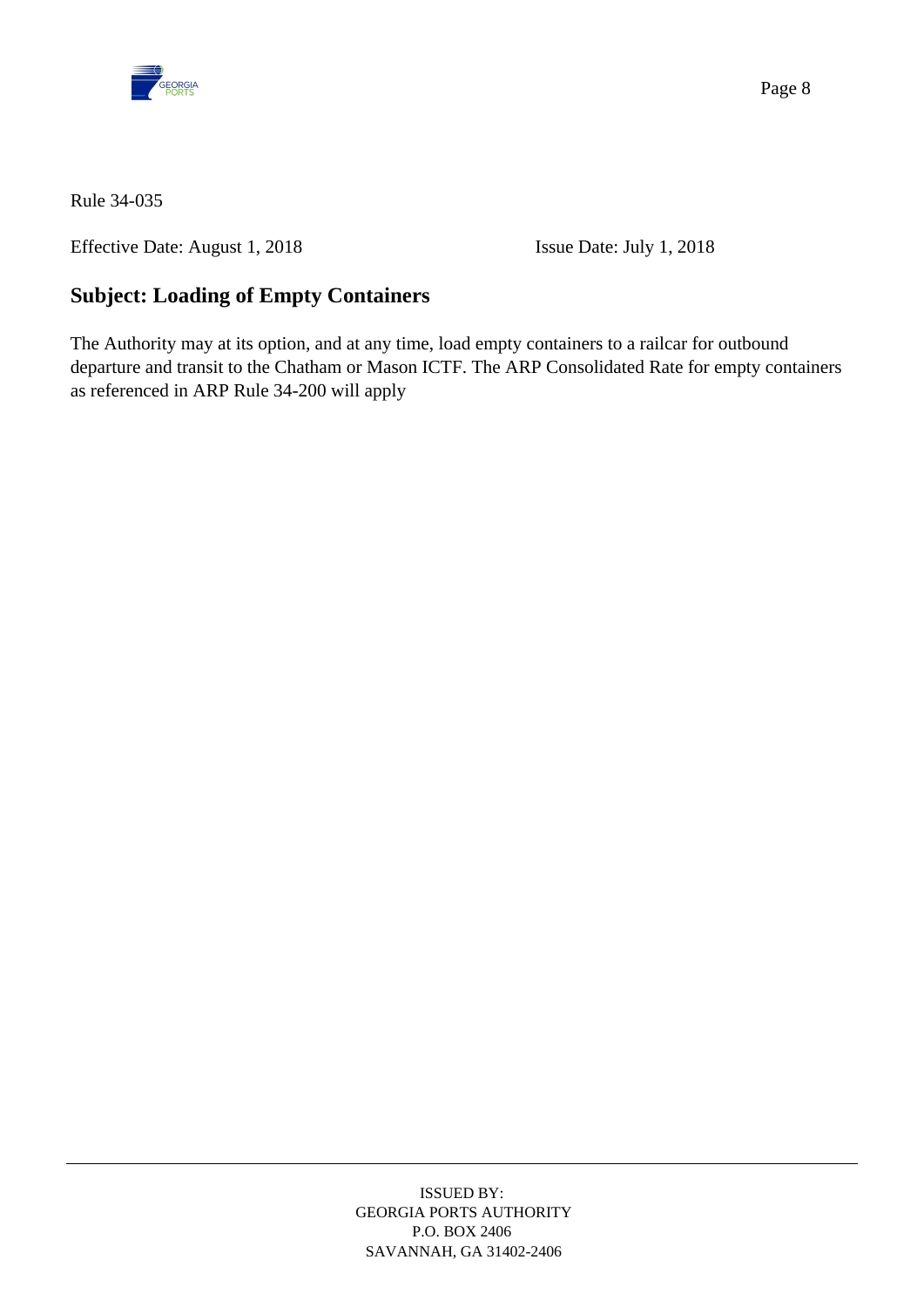

Effective Date: August 1, 2018 Issue Date: July 1, 2018

# **Subject: Maintenance and Repair of Chassis and Containers**

Container and chassis maintenance and/or repair will not be permitted at the ARP facility.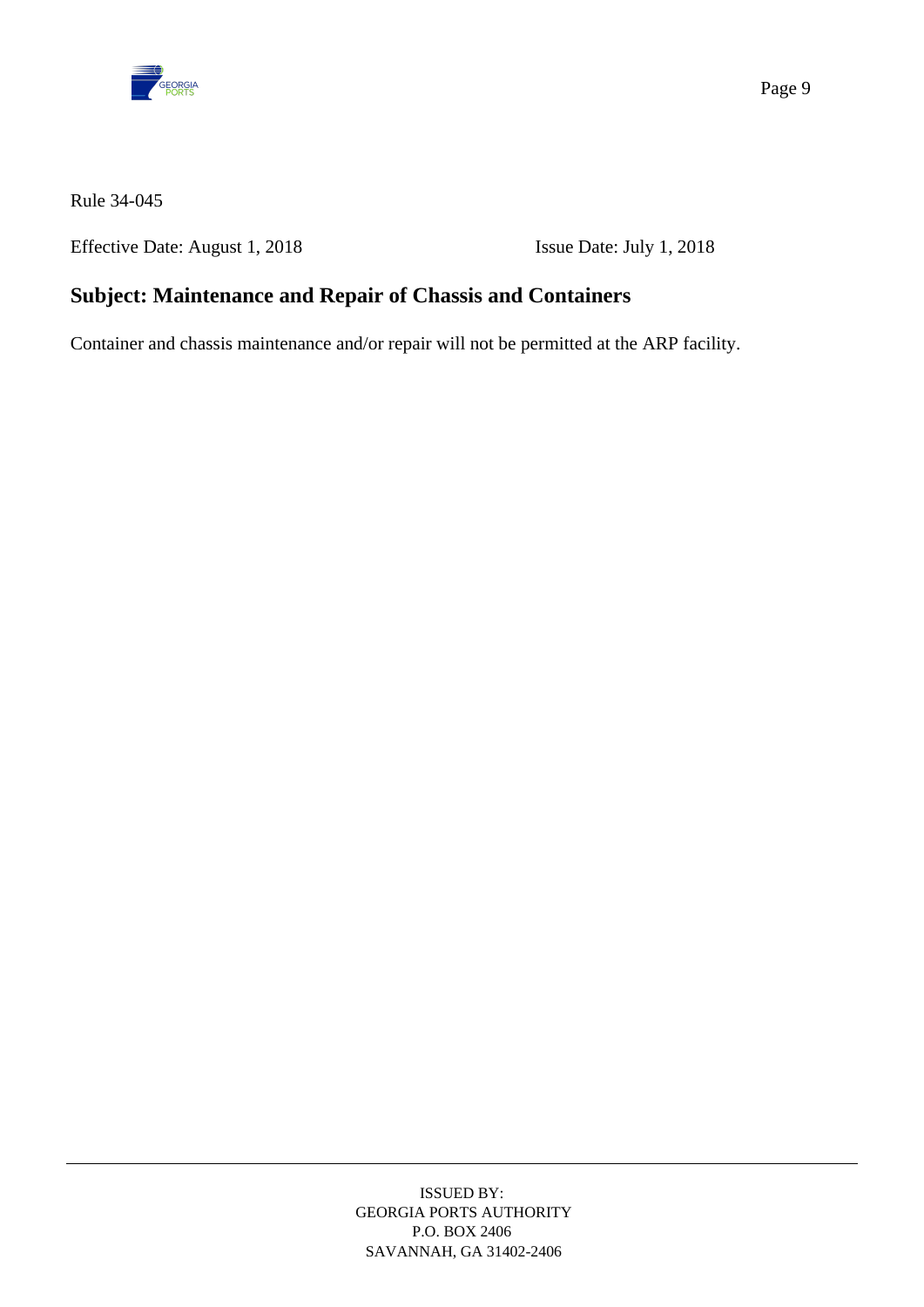

Effective Date: August 1, 2018 Issue Date: July 1, 2018

### **Subject: Holidays**

When reference is made in this schedule to "holidays", it means the following days:

| New Year's Day                   |
|----------------------------------|
| Martin Luther King Jr's Birthday |
| Presidents' Day                  |
| Good Friday                      |
| <b>Memorial Day</b>              |
| Independence Day                 |
| Labor Day                        |
| Veteran's Day                    |
| Thanksgiving Day                 |
| Christmas Eve                    |
| Christmas Day                    |

In the event the holiday falls on Saturday, the preceding Friday shall be observed. If the holiday falls on Sunday, the subsequent Monday shall be observed.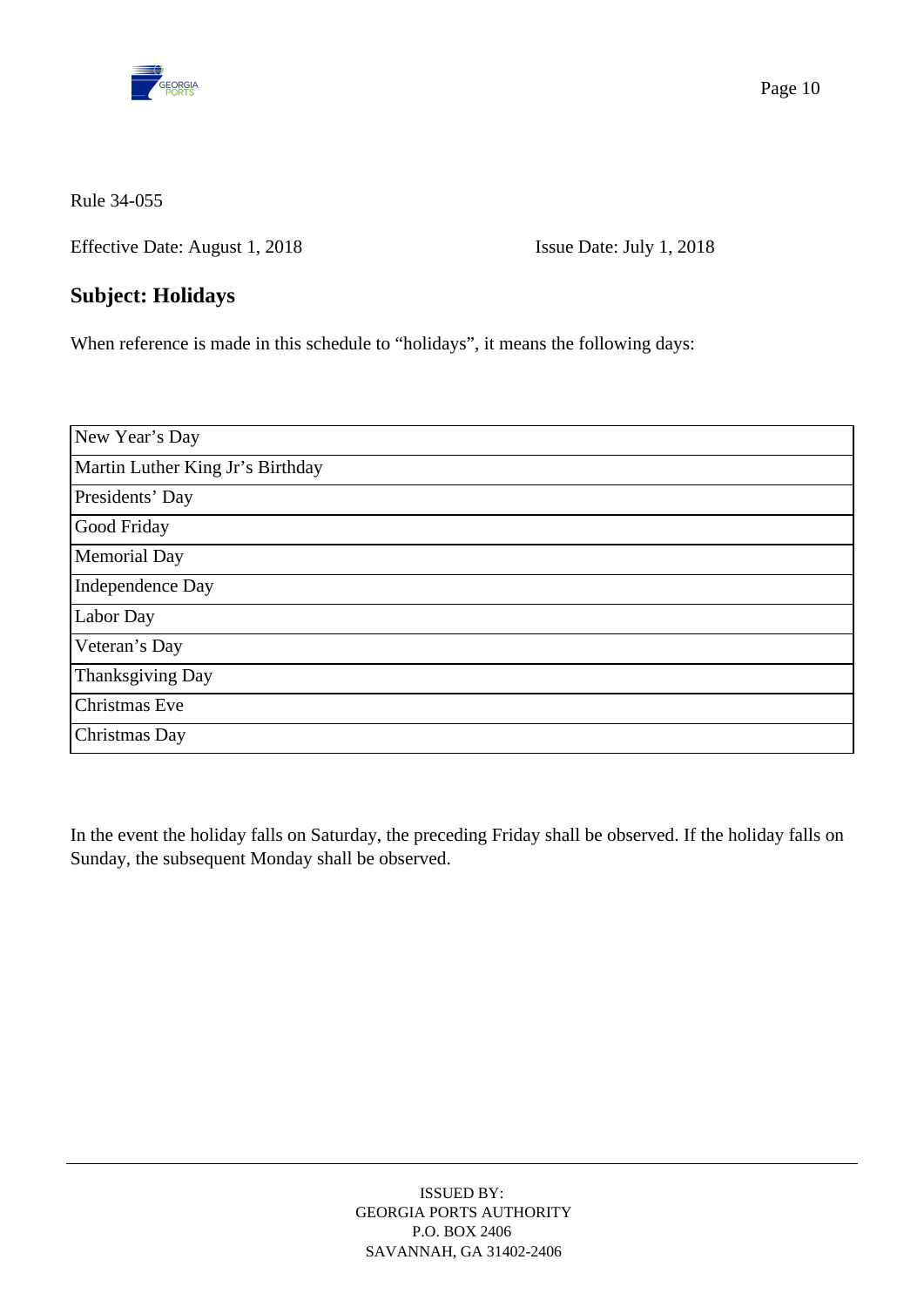

Effective Date: August 1, 2018 Issue Date: July 1, 2018

# **Subject: Working Hours**

The recognized working hours of the ARP shall be from 7:00 AM to 6:00 PM, Monday through Friday, holidays excepted. However, intermodal rail services may be provided at the Georgia Ports Authority's option, on a 24 hour, 7 days a week basis, if train arrivals and container volumes dictate.

**Note 1:** The staging or storage of bare chassis will not be permitted on the ARP.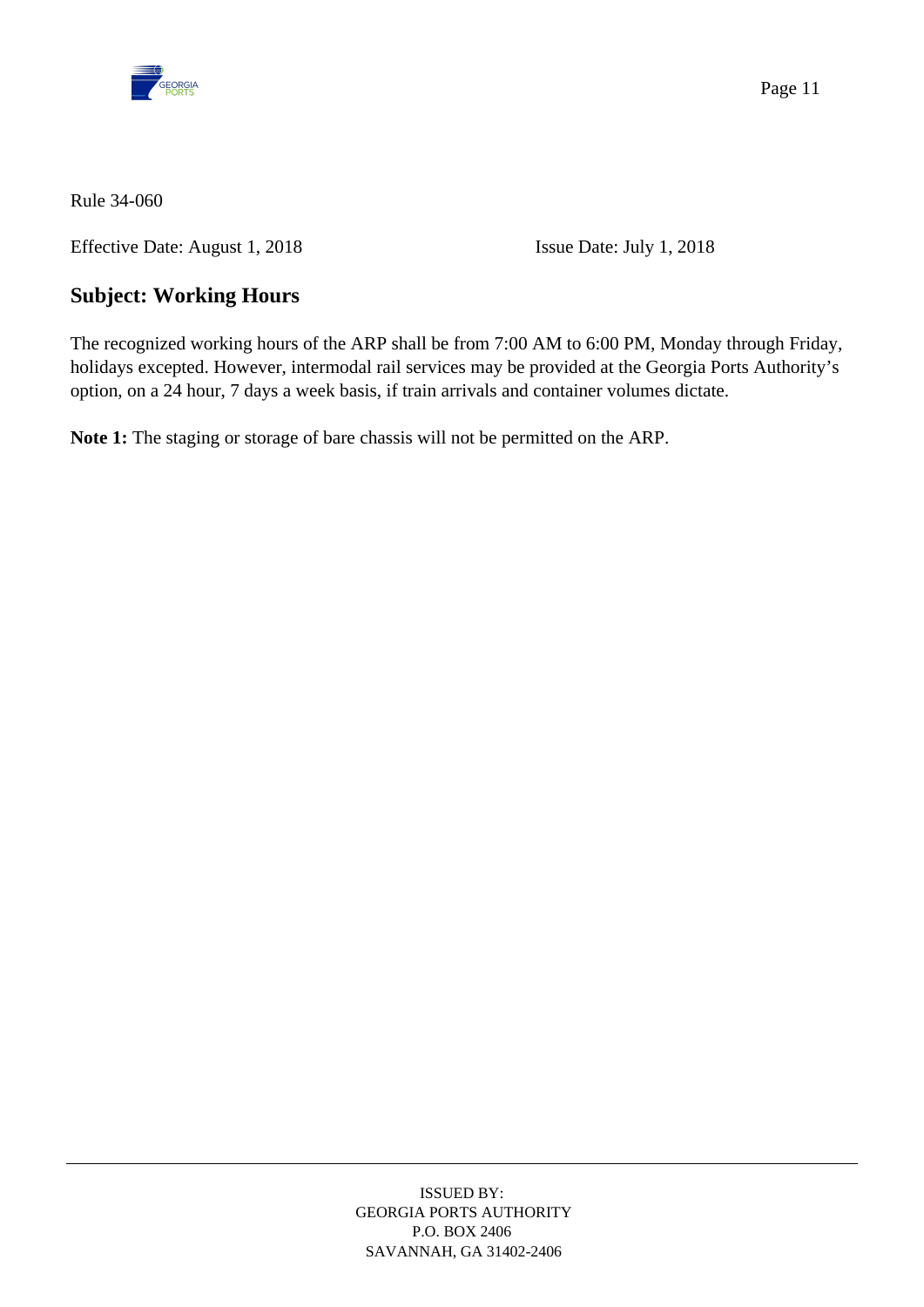

Effective Date: August 1, 2018 Issue Date: July 1, 2018

### **Subject: Definitions**

#### **CHASSIS**

A wheeled device specifically designed to be attached to the under-frame of a container by means of ISO corner fittings for the express purpose of road transport.

#### **CONTAINER**

A piece of equipment measuring from 20 to 45 feet in length, designed for the transport of goods. It must be fitted with ISO corner fittings so as to be lifted from or mounted on a chassis or intermodal railcar.

#### **FREE TIME**

Specified period of time during which a container may occupy space at the ARP without incurring terminal storage charges.

### **INTERMEDIARY**

Shall refer to the Authority as the arranger of the Train Service on behalf of a User. Each User of the Train Service acknowledges and agrees that the Authority is acting as an Intermediary between such User and the Railroad, and the Authority is not a party to any bill of lading, waybill, or any other document relating to Train Service provided by the Railroad to the User; however, for administrative purposes only and in order to allow for efficiency and commercial processes, the Authority may be listed on such documents. User and Railroad acknowledge that the Authority is a public marine terminal operator and is not a rail operator, shipper, consignor, consignee, beneficial cargo owner, or any other party having any interest in the cargo.

### **INTERNATIONAL CONTAINER**

A container that has had or will have a prior or subsequent waterborne move via the Authority's Garden City Terminal or Ocean Terminal.

### **INITIAL LIFT**

The first lift of a container to or from, the railcar.

### **LIFT**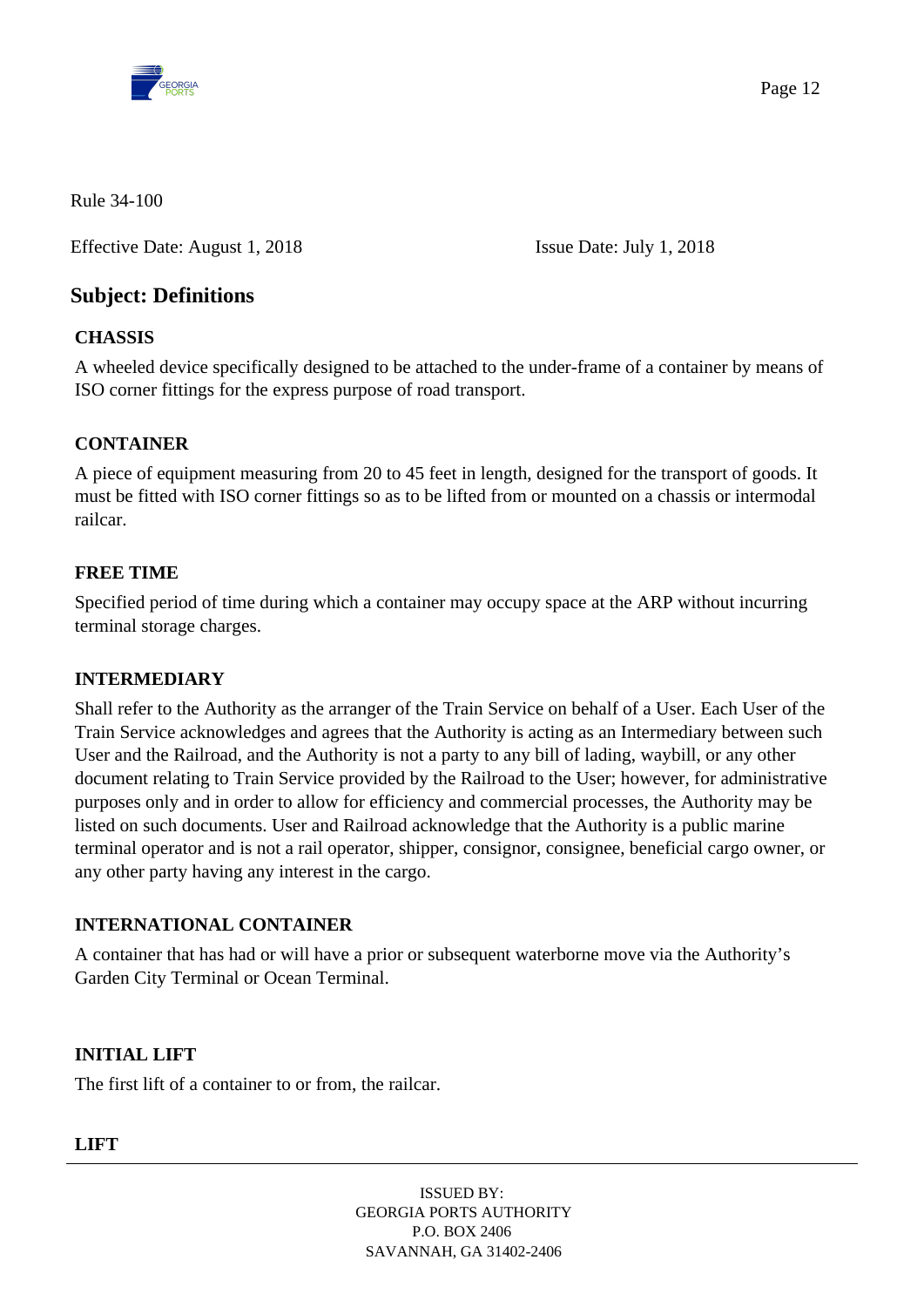

The placement of a container on to, or off of, a railcar, chassis, or storage stack.

#### **LINE**

Ocean carrier providing the water transportation service for an international or landbridge container movement.

#### **NON-RAIL CONTAINER**

Any loaded container which has not had a preceding or subsequent rail move via the ARP.

### **NOTIFY PARTY**

Entity or person so identified on the railroad waybill to be informed of container availability.

#### **RAILROAD**

Refers to CSX Transportation, Inc.

#### **STORAGE CHARGES**

The charges associated with the period of time a container is on the ARP beyond the allowable free time.

#### **SUPPLEMENTAL RAIL LIFT**

A charge assessed against any container received via motor carrier without proper pre-advice information (see the Authority's MTO Schedule No. 5-A, Rule 34-490).

### **TRAIN SERVICE**

The rail line haul service operated by the Railroad between the Authority's Chatham or James D. Mason ICTF and the ARP, in either direction.

#### **USER**

Any user of the ARP and/or the Train Service provided by the railroad including, without limitation, any ocean carrier rail carrier, motor carrier, shipper, consignee, consignor, freight forwarder, broker, or other person or entity owning or having custody of cargo or containers moving through the ARP terminal facility, or who use or benefit from use of the ARP terminal facility or services, and the agents, servants, representatives and/or employees of such parties.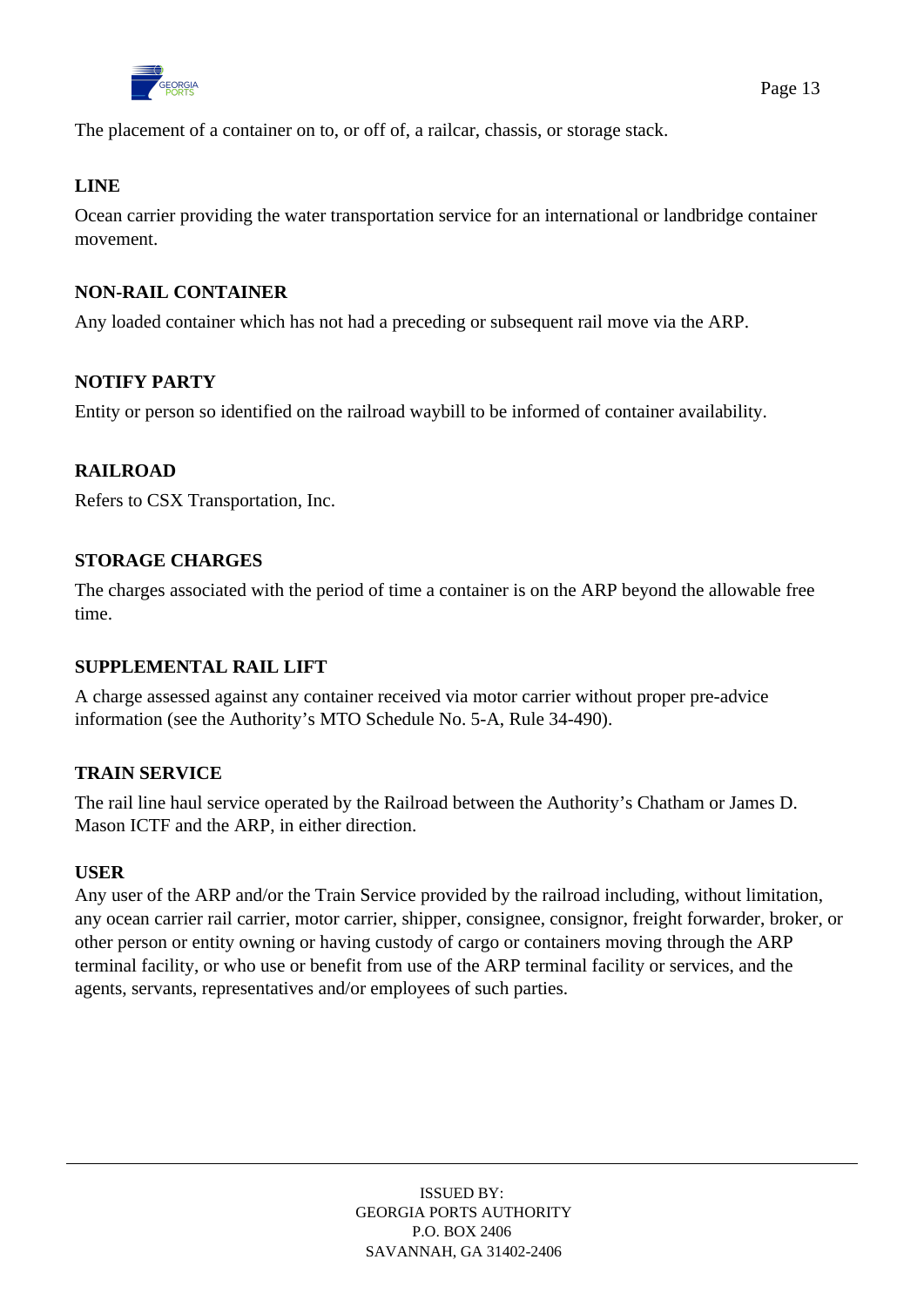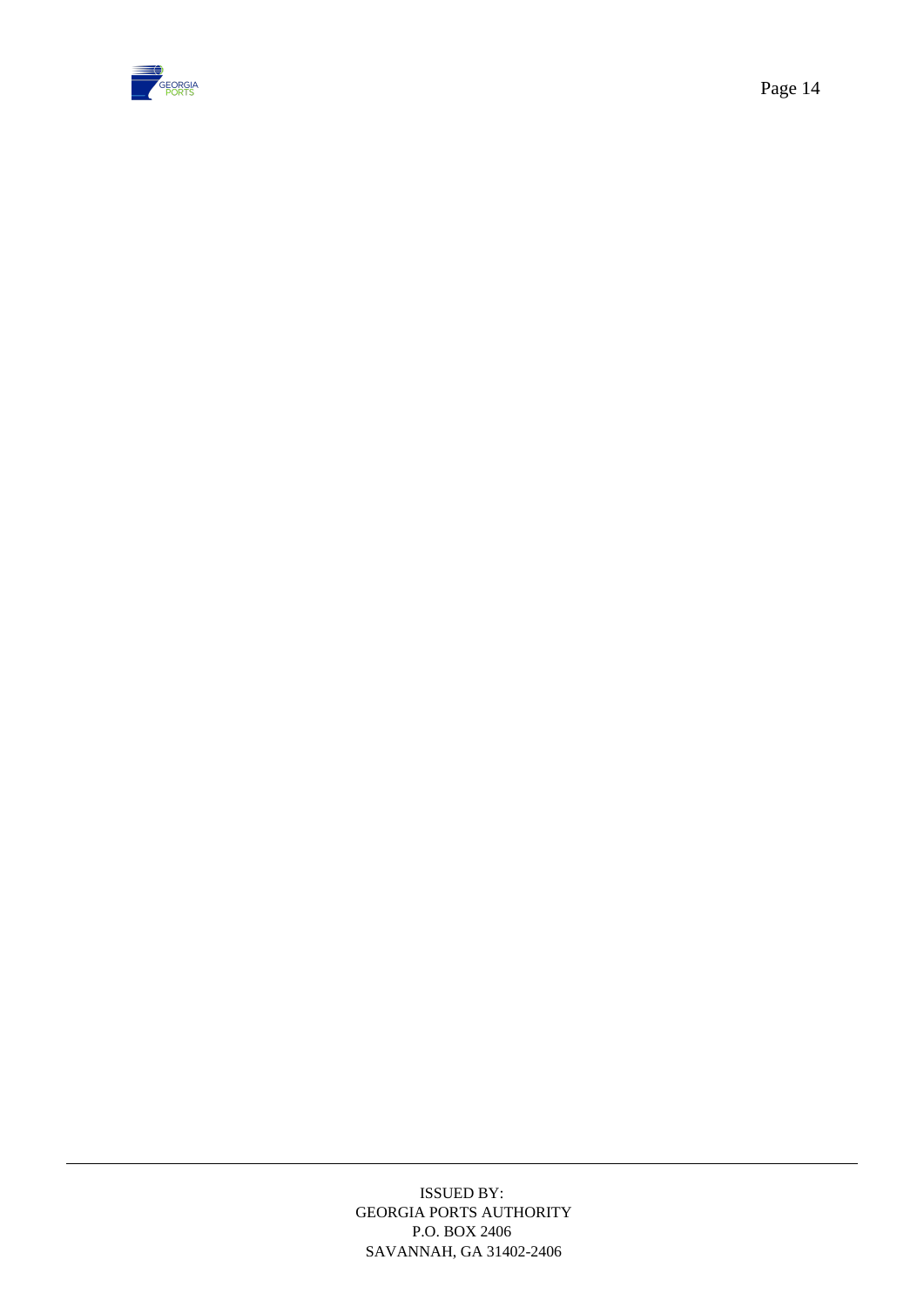

Effective Date: October 1, 2014 Issue Date: September 1, 2014

# **Subject: Reference Marks**

| $(A)$ Addition                                                                       |
|--------------------------------------------------------------------------------------|
| $(C)$ Change in wording, resulting in neither an increase nor a reduction in charges |
| $(D)$ Decrease                                                                       |
| $\textbf{I}$ )Increase                                                               |
| $(NC)$ No Change                                                                     |
| $(R)$ Reduction                                                                      |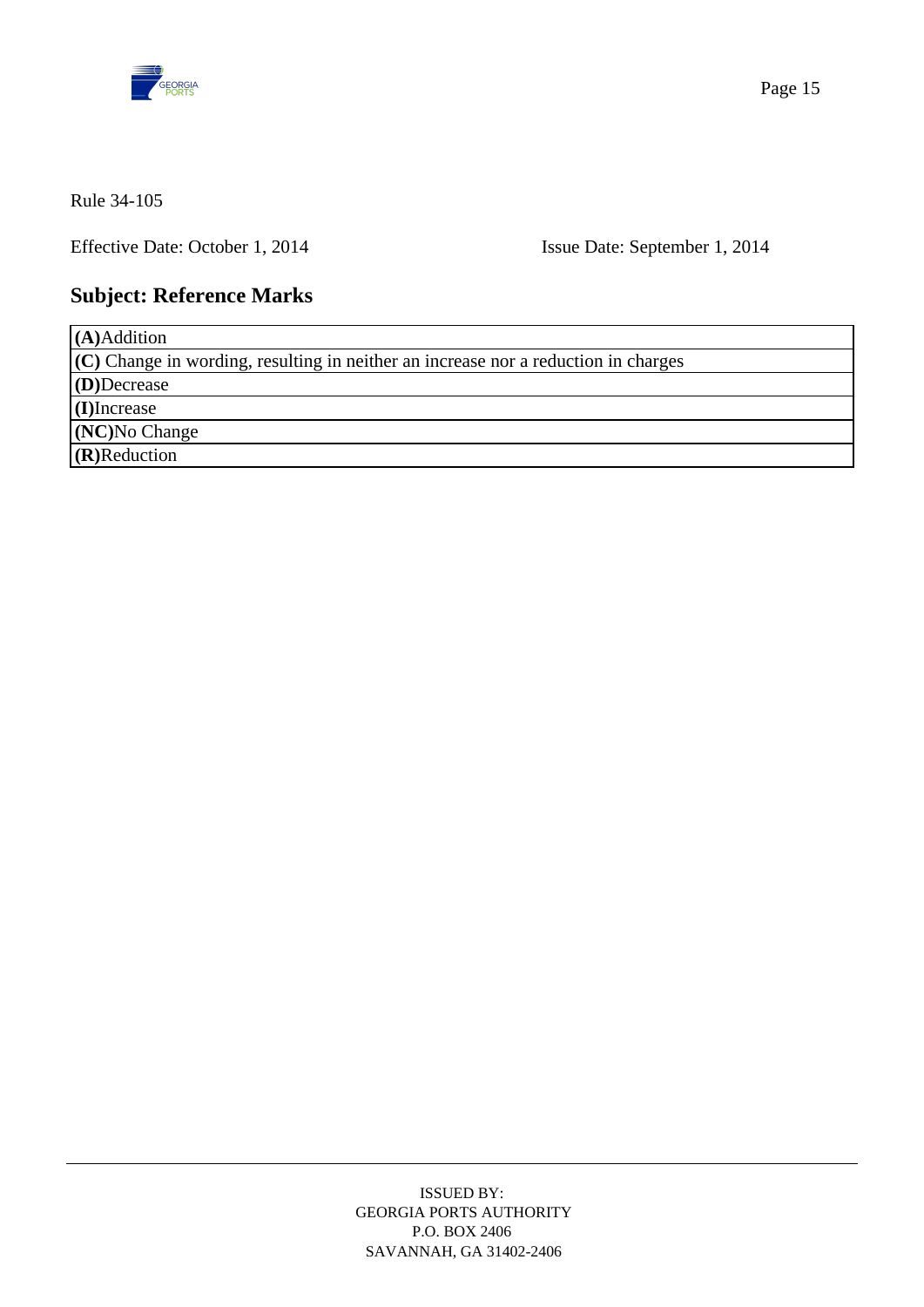

Effective Date: April 15, 2022 Issue Date: March 15, 2022

# **Subject: Consolidated Rate for International Containers- Per Lift**

### **CONSOLIDATED RATE FOR INTERNATIONAL CONTAINERS – PER LIFT**

Loaded or empty, dry or non-refrigerated container moving between Garden City Terminal (GCT) and Appalachian Regional Port (ARP)

**\$725.00 per container/each direction**

Loaded or empty operating refrigerated container moving between GCT and ARP **\$775.00 per container/each direction**

*Services included in the Consolidated Rate:*

1) GCT truck dray of container to/from railcars at GCT's Intermodal Transfer Facilities

2) Rail transport to/from the ARP and the Mason Mega Rail

3) Terminal handling at the ARP

4) Gate interchange at the ARP

5) Lift fee at the ARP

**Note:** The Authority will only arrange rail transport for 20-foot containers if they are provided to Georgia Ports in pairs. The shipper is responsible for ensuring that20-foot containers are provided to Georgia Ports in pairs.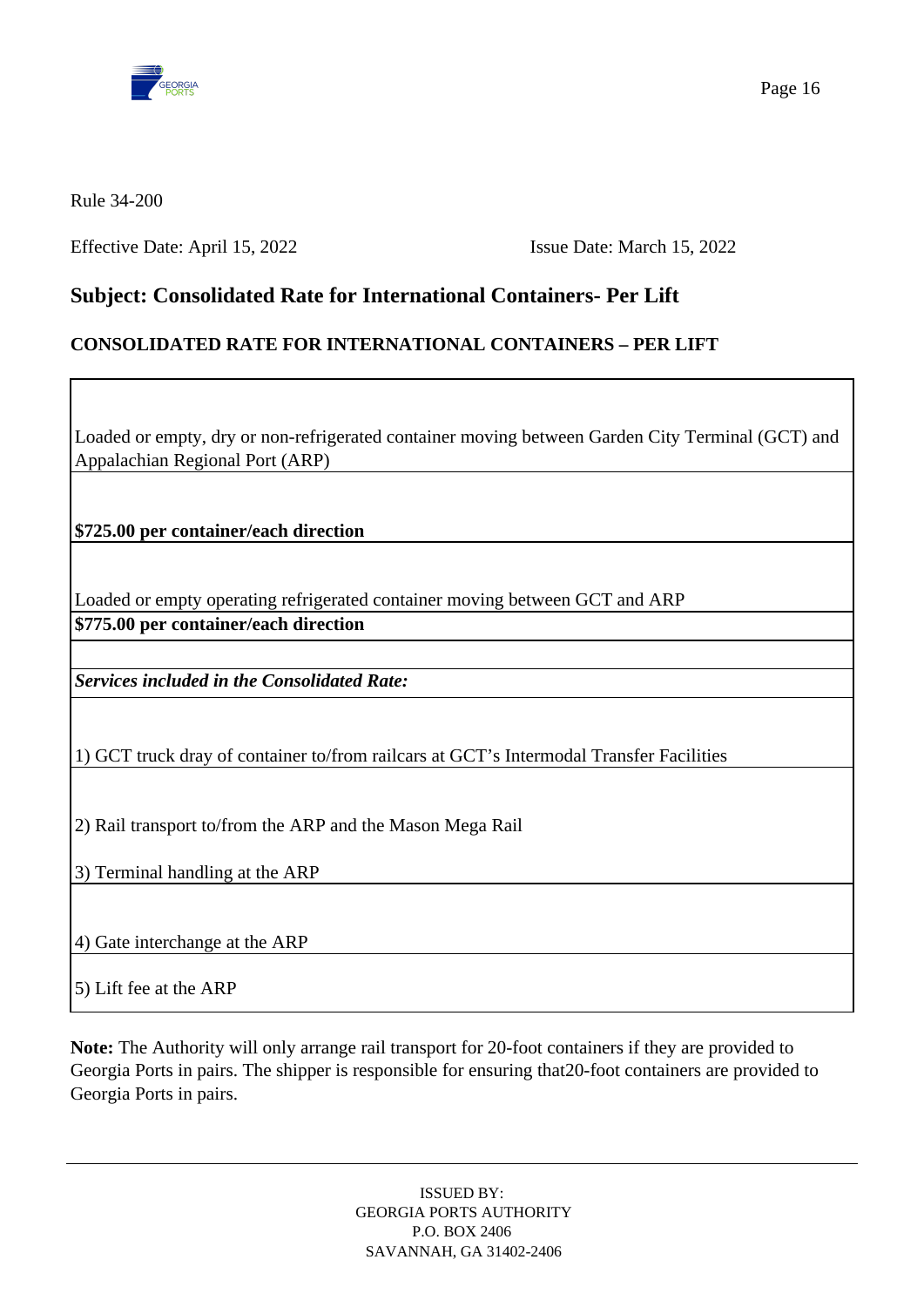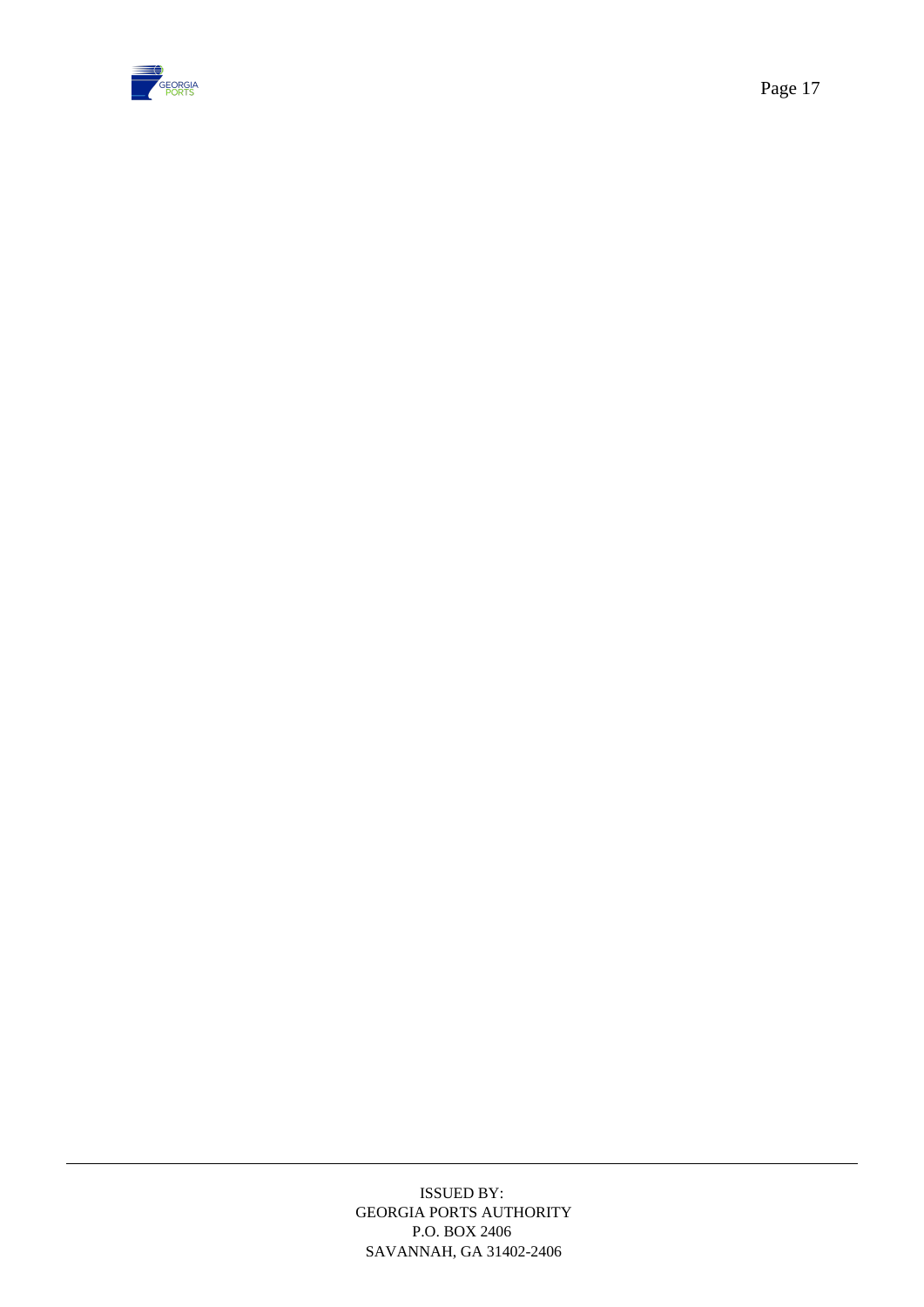

Effective Date: October 1, 2021 Issue Date: July 30, 2021

### **Subject: Facility Storage for International Loaded Containers**

(International Containers as defined herein – ARP Rule 34-100)

After Free Time Expires (See ARP Rule 34-025):

| Days 1-3, per TEU, per day   | $\frac{1}{2}$ 15.00 |
|------------------------------|---------------------|
| Days 4-6, per TEU, per day   | $\frac{1}{2}$ 28.00 |
| Days 7-20, per TEU, per day  | $\$41.00$           |
| Each Additional Day, per TEU | \$82.00             |
|                              |                     |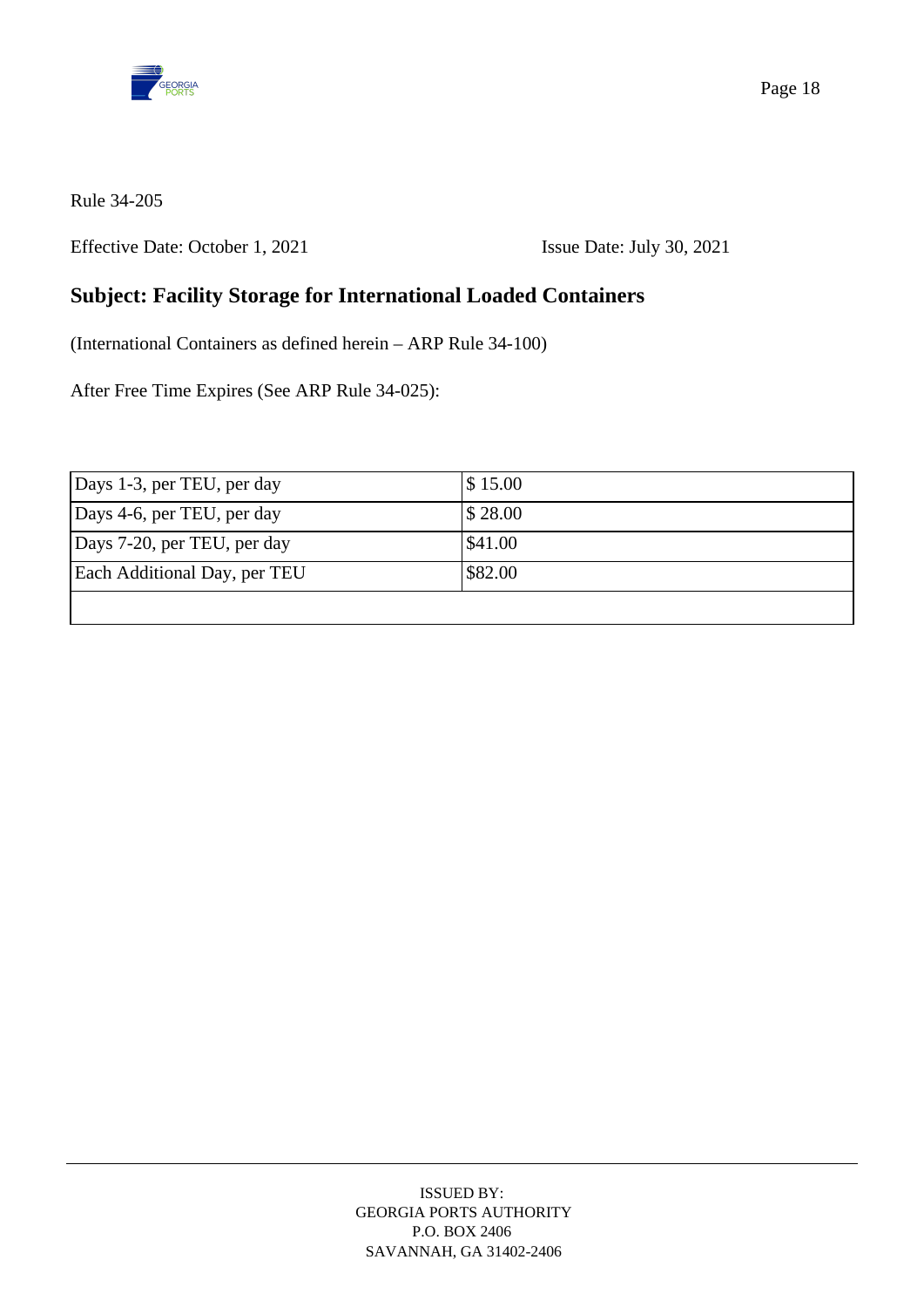

Effective Date: October 1, 2021 Issue Date: July 1, 2021

# **Subject: Facility Storage Rate on Empty Containers (ARP)**

FACILITY STORAGE RATE ON EMPTY CONTAINERS \$4.00 per container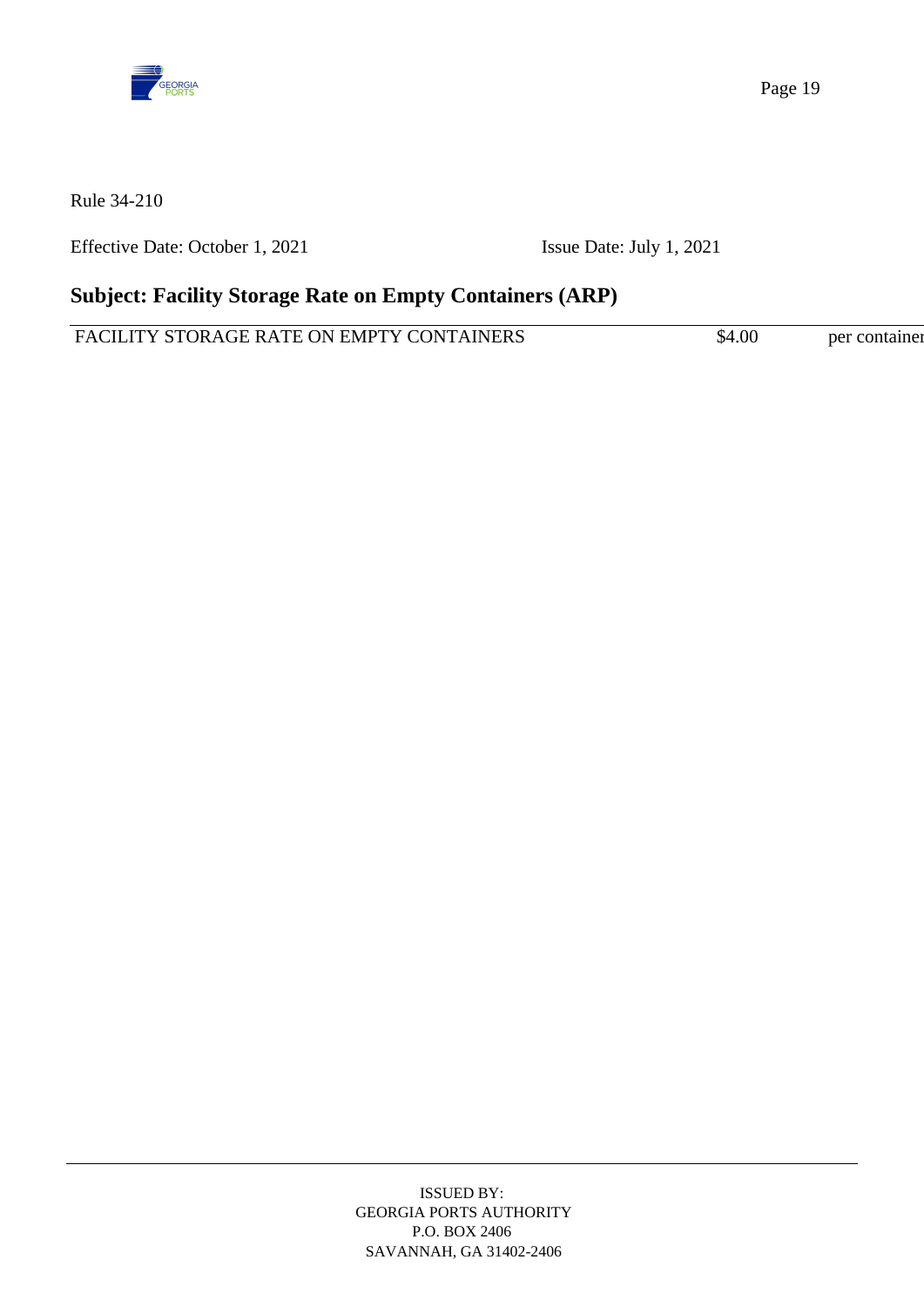

Effective Date: October 1, 2021 Issue Date: July 30, 2021

# **Subject: Non-Rail Container Rate**

(Non-Rail Container as defined in ARP Rule 34-100)

ARP departure via motor carrier — \$225.00